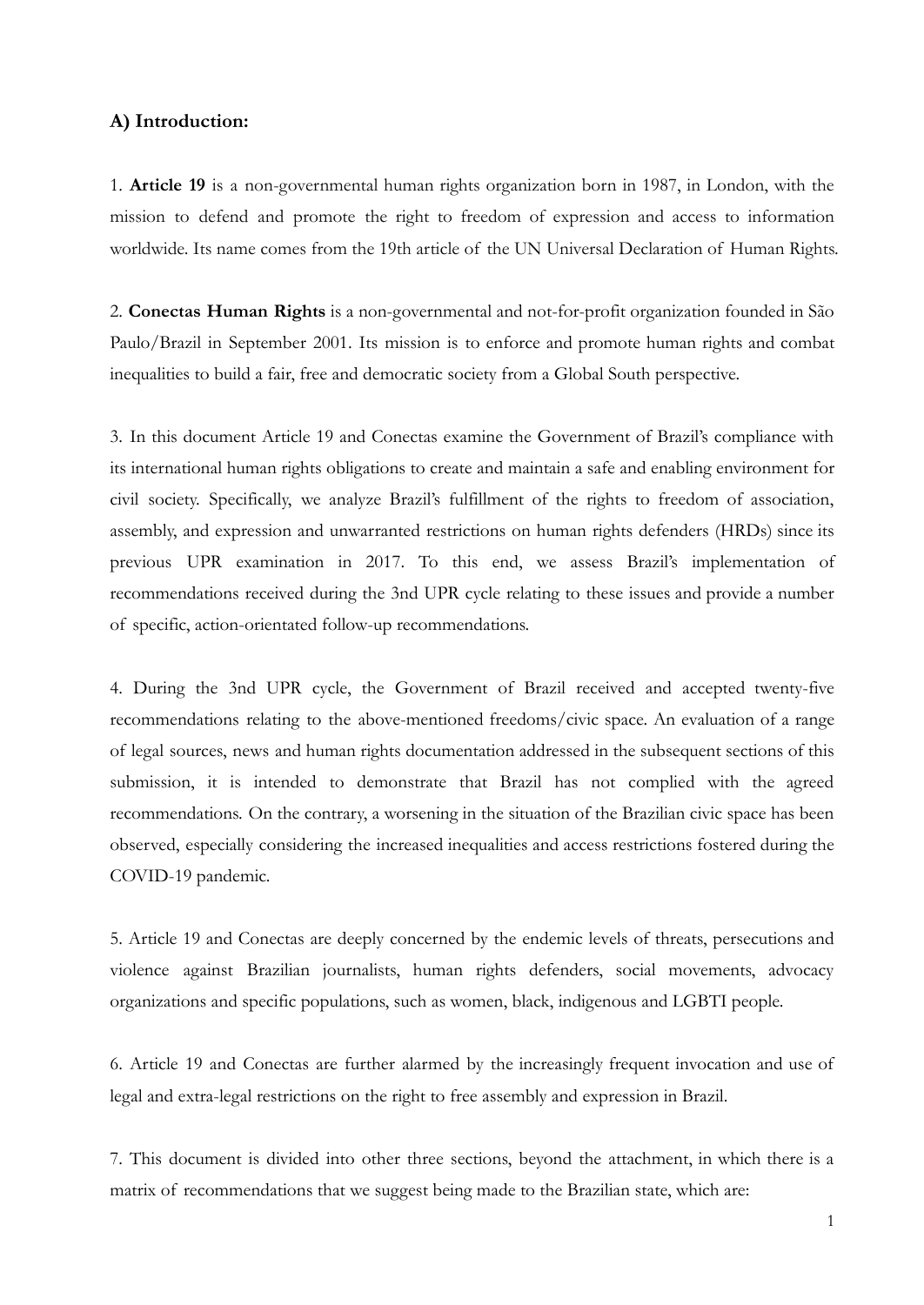- In Section B, Article 19 and Conectas examine Brazil's implementation of UPR recommendations and compliance with international human rights standards concerning freedom of association; freedom of opinion, expression, and information; and the right to peaceful reunion.
- In Section C, Article 19 and Conectas evaluate Brazil's implementation of UPR recommendations and compliance regarding efforts to strengthen the national human rights institutions.
- In Section D, we finalize with some recommendations that are to be suggested to Brazil based on the analysis made through this contribution.

## **B) Freedom of association; freedom of opinion, expression, and information; and the right to peaceful reunion:**

8. The freedoms of association and expression, won after the Brazilian re-democratization and enshrined in the 1988 Federal Constitution, guarantee the existence of civil society, composed of non-governmental organizations, social movements, and other groups that act on various fronts, agendas, and causes. A strong and independent civil society is synonymous with a healthy and participatory democracy.

9. In Brazil, attacks on those who do not align with government positions, at all federal levels, have intensified since the 2018 elections, but cannot be considered new. The tactics include delegitimization of civil society entities, criminalization of movements, persecution, intimidation and violence against defenders, espionage, creation of legal mechanisms of control and cutting of funding.

10. Regarding Articles 2, 17, 19, 21 and 22 of the International Covenant on Civil and Political Rights (ICCPR), promulgated in July 1992 by Decree No. 592/1992, it is important to mention that Brazil is in a context of shrinking democratic space in which the Executive Branch has been using the mechanisms it has to feed animosities and promote concrete attacks against journalists, human rights defenders, social movements, advocacy organizations and specific populations.

11. Take, for example, the case of "Brigadistas de Alter do Chão"<sup>1</sup> in which a group of activists was the target of an investigation without any ballast and managed to obtain authorization for telephone

<sup>1</sup> Source: [https://www.conectas.org/en/noticias/ngos-criticize-indictment-of-firefighters-from-alter-do-chao/.](https://www.conectas.org/en/noticias/ngos-criticize-indictment-of-firefighters-from-alter-do-chao/) Access on: 30 mar. 2022.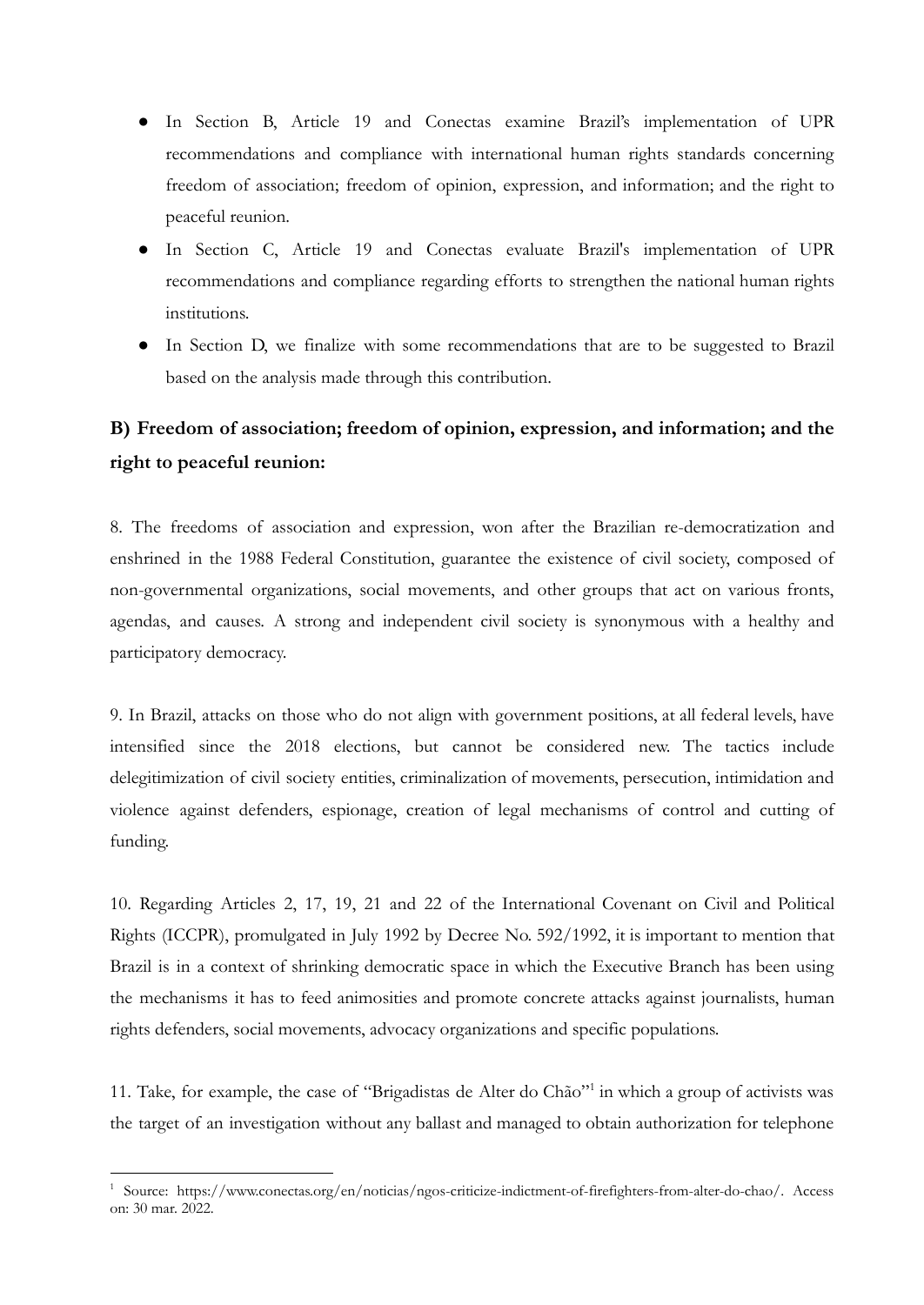interceptions in 2019. From an absolutely biased interpretation of the conversations, an absolutely vexing police operation was structured, in which there was the invasion of the Brigadistas' houses and their workplace and resulted in their preventive detention without concrete proofs or legal  $basis<sup>2</sup>$ .

12. Regarding to paragraphs 2, 213, 221, 228, 234 and 237 of the ICCPR, more recently, provisions of the National Security Law, a law created during the military dictatorship in Brazil, were frequently being used to harass opponents, to intimidate people who speak out against the President of the Republic, like lawyers, journalists and even politicians<sup>3</sup>. The law established, among other things, sentences of up to four years in prison for anyone who slanders or defames the President of the Republic, the presidents of the Supreme Court and the Senate or the speaker of the Lower House of Congress.

13. The records show that the average number of people investigated for crimes against national security was 9.3 per year between 2000 and 2017. The number doubled in 2018, almost tripled in 2019 and more than quadrupled in 2020. According to the organizations Conectas, Article 19, the Vladimir Herzog Institute, IDMJR (Right to Memory and Racial Justice Initiative) and GAJOP (Office of Legal Counsel to Grassroots Organizations), this shows that the legislation created during the military dictatorship was being used as a political weapon for ideological persecution, for silencing criticism and for establishing widespread fear, with serious consequences for individual rights and freedoms<sup>4</sup>.

14. In September 2021, National Security Law was repealed. In its place, the National Congress approved the inclusion in the Criminal Code of crimes against the Democratic Rule of Law. The changes to the text made by the Presidency, however, attempt to shield law enforcement officers who repress peaceful demonstrations. One of the articles vetoed by the president (article 359-S) established a ban on "preventing, through violence or serious threat, the free and peaceful exercise of demonstrations by political parties, social movements, unions, trade associations or other political, sector, ethnic, racial, cultural or religious groups".

<sup>2</sup> Source:

<sup>&</sup>lt;sup>3</sup> Source: [https://www.cartacapital.com.br/sustentabilidade/um-ano-apos-prisao-brigadista-de-alter-do-chao-diz-viver-tortura-juri](https://www.cartacapital.com.br/sustentabilidade/um-ano-apos-prisao-brigadista-de-alter-do-chao-diz-viver-tortura-juridica/) [dica/](https://www.cartacapital.com.br/sustentabilidade/um-ano-apos-prisao-brigadista-de-alter-do-chao-diz-viver-tortura-juridica/). Access on: 30 mar. 2022.

[https://www1.folha.uol.com.br/poder/2021/05/conheca-20-atingidos-por-investigacoes-de-crimes-da-lei-de-seguranca](https://www1.folha.uol.com.br/poder/2021/05/conheca-20-atingidos-por-investigacoes-de-crimes-da-lei-de-seguranca-nacional-e-opositores-de-bolsonaro.shtml)[nacional-e-opositores-de-bolsonaro.shtml](https://www1.folha.uol.com.br/poder/2021/05/conheca-20-atingidos-por-investigacoes-de-crimes-da-lei-de-seguranca-nacional-e-opositores-de-bolsonaro.shtml). Access on: 30 mar. 2022.

<sup>4</sup> Source: [https://www.conectas.org/en/litigiopt/the-national-security-law-and-the-silencing-of-democracy/.](https://www.conectas.org/en/litigiopt/the-national-security-law-and-the-silencing-of-democracy/) Access on: 30 mar. 2022.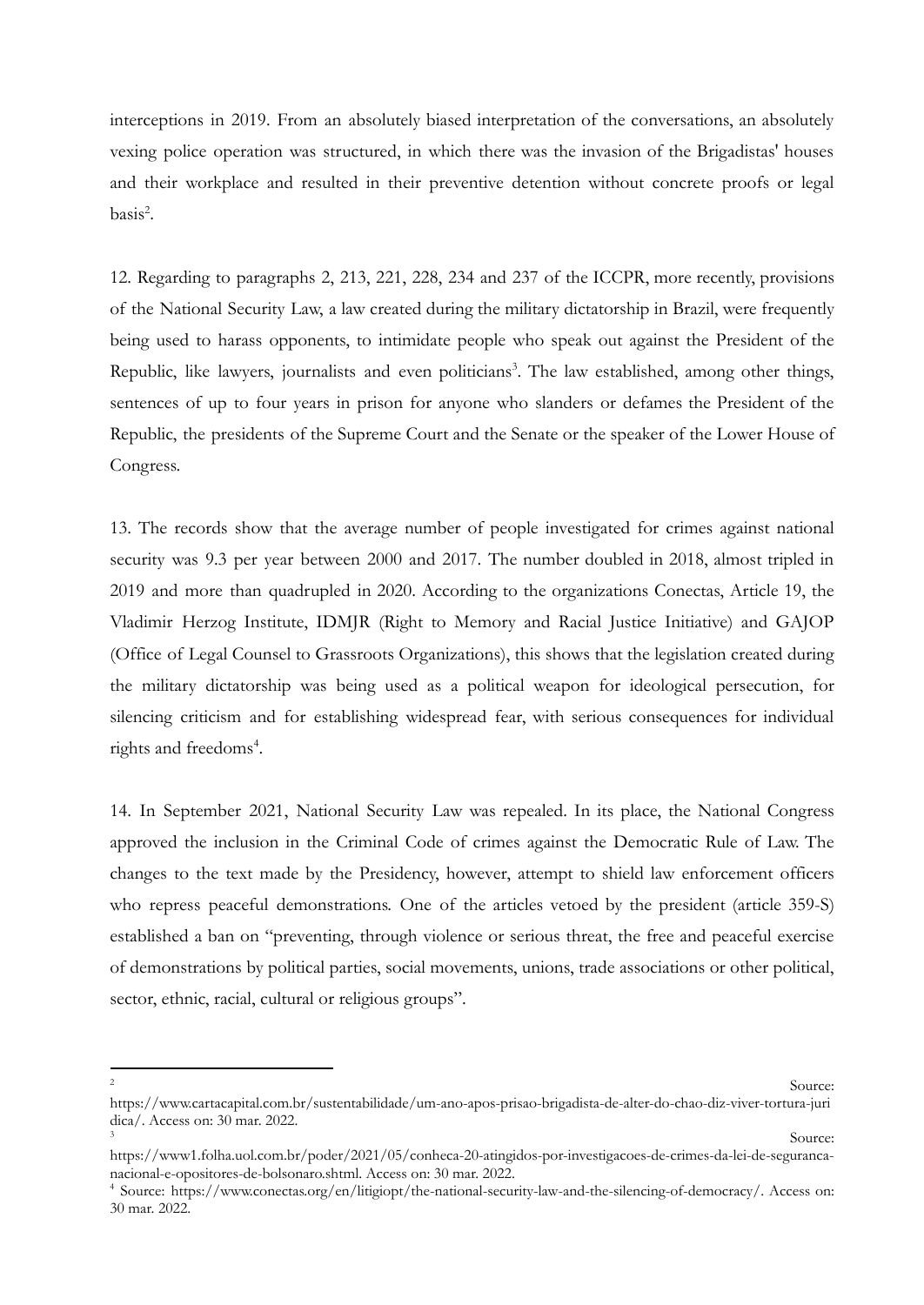15. The Bill on the Defense of the Democratic State passed through Congress in 2021 after criticisms of the indiscriminate use of the National Security Law (No. 7,170/1983) to persecute critics of the government. According to a survey by LAUT – Center for the Analysis of Freedom and Authoritarianism, in the first two years of the Bolsonaro's government, there was a 285% increase in the number of investigations opened with basis on the National Security Law compared to the same period under the government of Dilma Rousseff and Michel Temer.

16. On the other hand, in the Legislative Branch, where at the moment the efforts of parliamentarians should concentrate on measures that respond to the needs of the population in the face of the serious scenario of the COVID-19 pandemic in Brazil, there is an attempt to accelerate the approval of an already known agenda of projects that aim to increase the "anti-terrorism" legislation and, under this pretext, create mechanisms for the persecution, vigilance and criminalization of social movements and civil society organizations. These initiatives contradict the recommendations 136.56, 136.57, 136.58, 136.111, 136.114 and 136.120 received in the 3rd cycle of the UPR, as they expand the anti-terrorism law to include human rights defenders as possible threats, breaking international human rights standards.

17. Throughout 2020, due to the pandemic and negotiations with the Congress presidency, these projects made little progress. However, since the beginning of March 2021, the government base has been making attempts to speed up the processing of one of the most worrying projects under analysis in the Chamber of Deputies, Bill 1595/2019. At the same time, precisely because of the need to adopt deliberation remotely during the pandemic, there is now less permeability by the National Congress to social participation. That is why it is with extreme concern that we see the accelerated resumption of the consideration of Bill 1595/19 in the Chamber of Deputies and the real possibility that the other projects will also be processed again without the necessary discussion, maturation and the effective analysis of their pertinence and compliance with human rights standards.

18. Once again, regarding paragraphs 2, 213, 221, 228, 234 and 237 of the ICCPR, the Brazilian State should be asked about the possible impacts of this bill. The authoritarian proposal from the government's support base sets up a parallel surveillance system under the control of the President of the Republic and creates mechanisms for the persecution of opponents. Approved in a special committee of the Lower House in September 2021, Bill 1595/2019 uses vague "counter-terrorist"

<sup>&</sup>lt;sup>5</sup> Source: <https://www.conectas.org/en/noticias/military-dictatorship-era-national-security-law-is-repealed/>. Access on: 30 mar. 2022.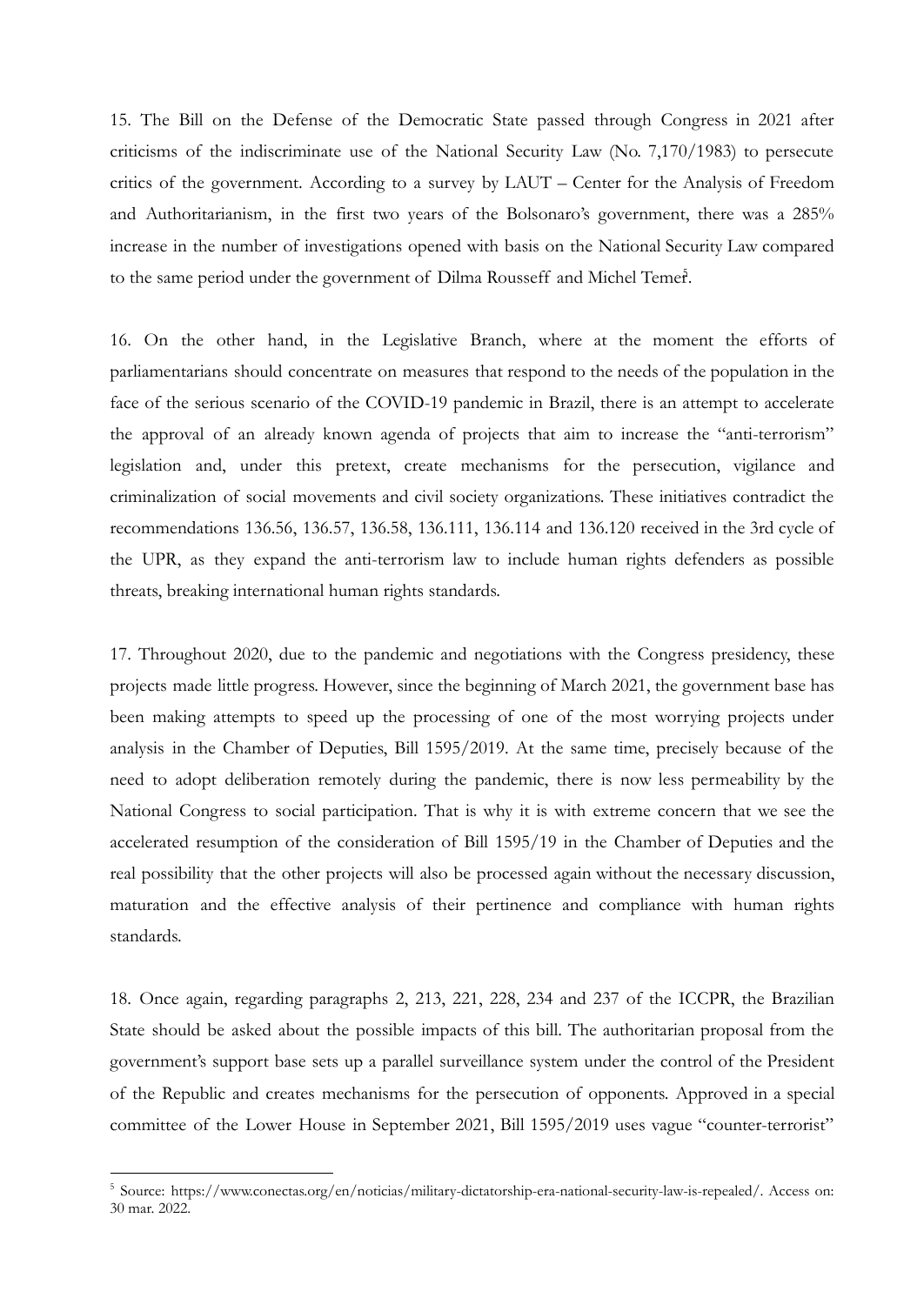justifications to create mechanisms that can criminalize social movements and other organizations, expand unconstitutional surveillance and exempt government agents who commit crimes. The bill is a rewriting of a proposal submitted in 2016 by President Jair Bolsonaro when he was a federal congressman.

19. According to more than 100 civil society organizations, the most critical aspect of the bill is the creation of a National Counter-Terrorism System and a National Counter-Terrorism Policy, which will be established by the Institutional Security Office of the Presidency of the Republic. These mechanisms will have the purpose of coordinating the preparation and employment of military, police and intelligence units in counter-terrorist actions and they will provide information for possible decrees for federal intervention, state of defense or state of siege in the event of "repressive actions in national territory". In practice, the project creates a "secret police" formed by the Armed Forces, the Federal Police and ABIN (Brazilian Intelligence Agency), under the direct control of the President of the Republic, which will have broad access to private data and privileged information on all citizens, especially opponents of the government<sup>6</sup>.

20. In addition to creating a "secret police", the bill establishes a concept of terrorism that is based on broad and poorly defined criteria. In a technical report on the bill, Conectas, the Criminal Justice Network, the Brazilian Criminal Sciences Institute and Article 19 stated that "in this proposal, there is no element that differentiates an 'act of terrorism' from common crimes, as the only requirements to constitute such an act are that they be 'hostile to human life or effectively destructive in relation to any critical infrastructure, essential public service or key resource'. Furthermore, these acts do not even need to materialize, since it is enough for the agent to 'appear to have the intention' of causing them".

21. The bill also authorizes the investigation and punishment of so-called "preparatory acts". In other words, it creates forms of police intervention without the need for a crime to actually have happened, as mere intentions can be considered crimes. Another problematic aspect of the bill is the part that states that if a government agent, in legitimate self-defense, causes the death or injury of people in a counter-terrorist action, they may be exempt from liability.

22. United Nations Special Rapporteurs have already requested that Brazil not proceed with the passage of the bill during the Covid-19 pandemic, due to the high risks it poses to fundamental

**Source:** Source: [https://www.conectas.org/en/noticias/lower-house-wants-to-speed-up-vote-on-bill-that-creates-bolsonaros-secret-polic](https://www.conectas.org/en/noticias/lower-house-wants-to-speed-up-vote-on-bill-that-creates-bolsonaros-secret-police/) [e/](https://www.conectas.org/en/noticias/lower-house-wants-to-speed-up-vote-on-bill-that-creates-bolsonaros-secret-police/). Access on: 30 mar. 2022.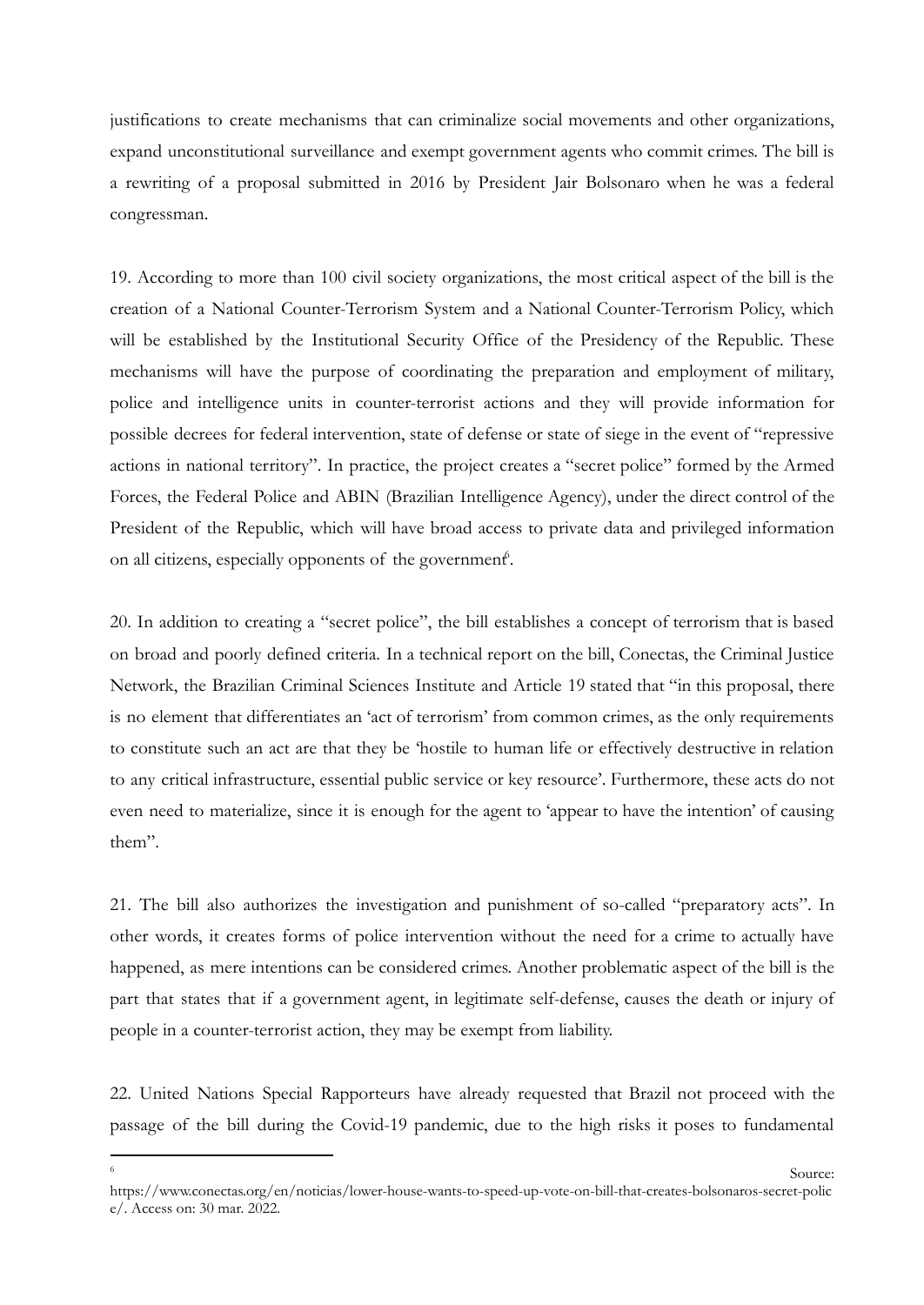rights, in particular freedom of expression and association. In September 2021, the United Nations High Commissioner for Human Rights, Michelle Bachelet, expressed concern over the bill and warned about possible abuses against social activists and human rights defenders if the proposal is approved by Congress<sup>7</sup>.

23. However, in October 2021 a new bill with almost identical provisions was presented in the Chamber of Deputies, being attached to the mentioned 1595/2019. With this, the two bills are ready for analysis by the Plenary of the Brazilian Chamber of Deputies and can be quickly approved.

24. And if that weren't enough, other equally worrisome bills have received movements that favor their eventual approval, or even have been proposed in direct government initiative. One of those that deserves to be highlighted, either because of its progress or the content of the text, is the PLS 272/2016, currently in progress in the Federal Senate. Authored by Senator Lasier Martins, the project aims to amend certain provisions of Law No. 13,260/2016, the Anti-Terrorism Law, approved in March 2016. It was distributed to the Commission of Constitution, Justice and Citizenship (CCJC), in terminative character, in which it received the report of Senator Magno Malta, who in March 2018 gave an opinion for approval in the form of a substitute, proposing substantial changes to the original text.

25. In February 2022, the PLS 272/2016 was included in the agenda to be voted by the CCJC of the Federal Senate, and after intense mobilizations by civil society and institutions that recognize its risk, it will be the object of a thematic session on April 07, 2022. However, it is still under discussion and with real chances of being moved forward.

26. The PLS 272/2016 is seen with extreme concern by organized civil society, since it seeks to insert, in an unconstitutional way, political and ideological motivation among the reasons for committing the crime of terrorism, in addition to expanding the list of acts considered terrorist and reinserting some provisions that no longer appear in the final version approved to the Law No. 13,260/2016, with special emphasis on what is referred as the apology and financing of the crime of terrorism.

27. And on March 29, 2022, the Presidency of the Republic presented, directly to the Brazilian Chamber of Deputies, two bills that propose changes to the Criminal Code, the Code of Criminal

<sup>&</sup>lt;sup>7</sup> Source: [https://politica.estadao.com.br/noticias/geral,onu-cita-preocupacao-com-projeto-de-contraterrorista-e-ataques-a-indige](https://politica.estadao.com.br/noticias/geral,onu-cita-preocupacao-com-projeto-de-contraterrorista-e-ataques-a-indigenas-no-brasil,70003838949) [nas-no-brasil,70003838949.](https://politica.estadao.com.br/noticias/geral,onu-cita-preocupacao-com-projeto-de-contraterrorista-e-ataques-a-indigenas-no-brasil,70003838949) Access on: 30 mar. 2022.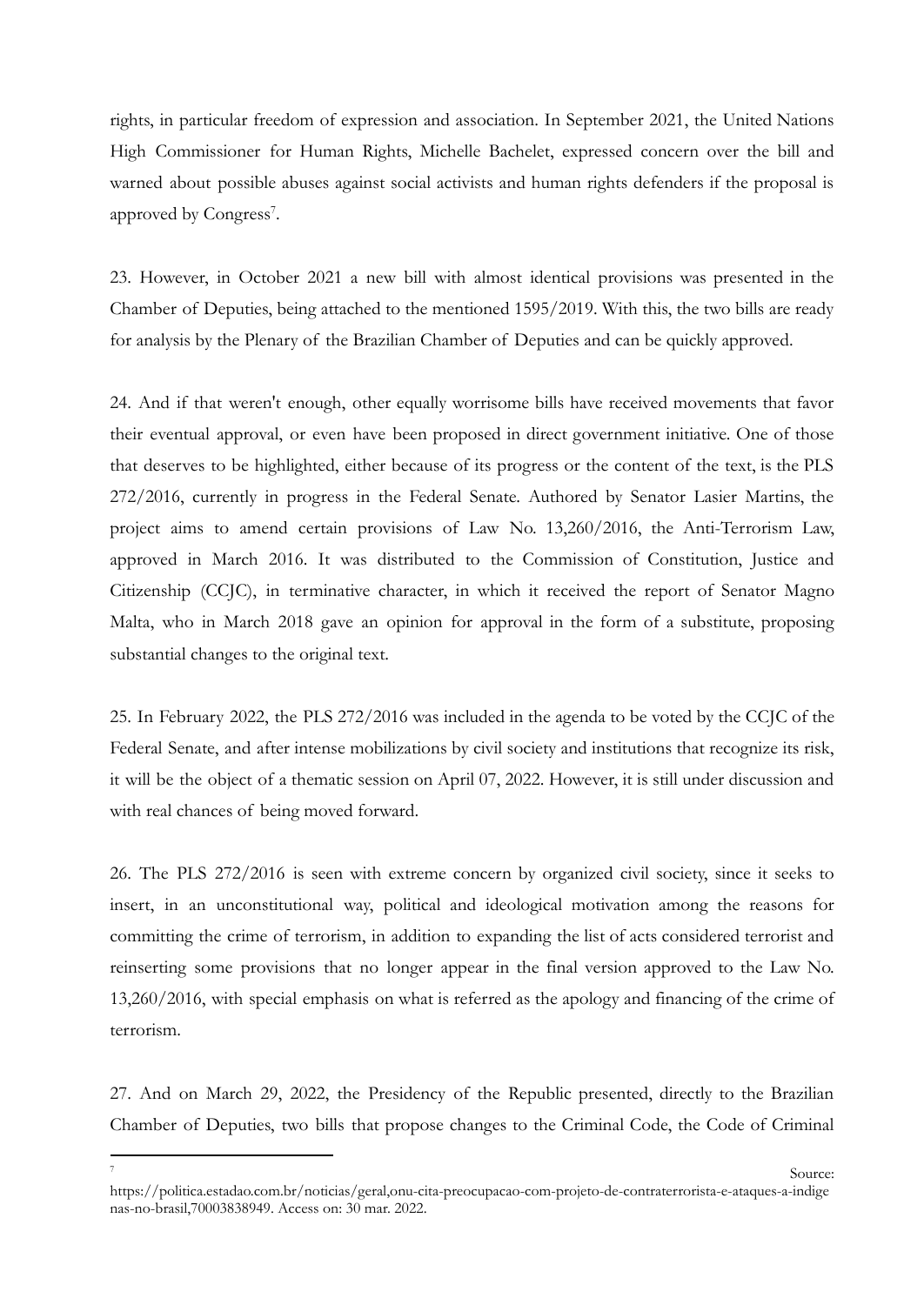Procedure, the Anti-Terrorism Law, the Criminal Organizations Law (Law No. 12,850/2013), the Heinous Crimes Law (Law No. 8,072/1990) and the Criminal Enforcement Law (Law No. 7,210/1984). With the numbers 732 and 733/2022, the proposals expand the definition of terrorism to contemplate "violent actions with political or ideological purposes", creating a new possibility of criminalization of social movements. They also suggest to alleviate punishments to police officers who commit excesses during the exercise of their function, in the face of threats justified by them as possible terrorist actions, for example. It is important to remember that Brazil is in an election year for the main executive and legislative positions, both at the federal and state levels.

## **C) Efforts to strengthen the national human rights institutions:**

28. Considering Articles 1, 2, 22 and 25 of the International Covenant on Civil and Political Rights (ICCPR), it is recommended that the Brazilian State be questioned about the mechanisms for guaranteeing social participation in the National Human Rights Program (PNDH), a set of public policies created over years of debates at regional and national conferences, with broad civil society participation, which have been systematically dismantled by the current federal government.

29. Although the paragraphs 2, 26, 36, 41, 42 and 237 of the ICCPR, in the "Third periodic report submitted by Brazil under article 40 of the Covenant, due in 2009" reports that civil society organizations are participating in the Interministerial Committee for Follow-up on and Monitoring of the PNDH-3, this is not happening in relation to PNDH-4. Nowadays, there is an Interministerial Committee created to design the new edition of this program. However, it does not include civil society.

30. In February 2021, the Ministry of Women, Family and Human Rights announced the establishment of a working group to review the PNDH. According to the ministerial order, no civil society representative will serve on the group responsible for the review and its discussions will be confidential. In other words, the Ministry is proposing to change the policies that resulted in the PNDH, with a potential impact on the lives of millions of people and without any social participation or transparency. The PCdoB (Communist Party of Brazil) filed the ADPF Case (Allegation of Violation of a Fundamental Precept) No. 795 in the Supreme Court to challenge the constitutionality of the measure. The party says that the matter is especially important for historically vulnerable groups for which the PNDH is an instrument of protection and action.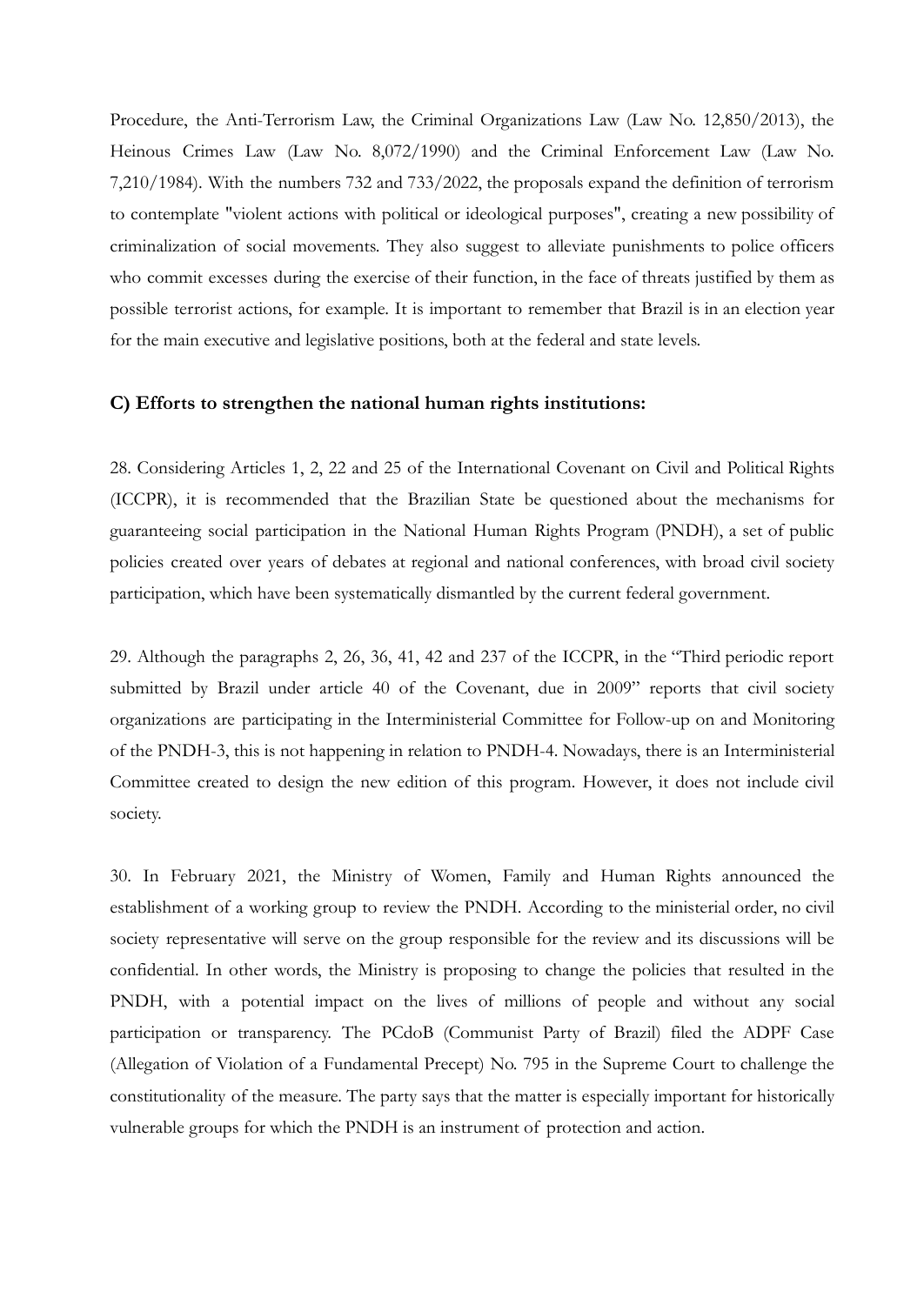31. In May 2021, Conectas, Article 19 and Comissão Arns filed a request for *amicus curiae* status in the case and endorsed the arguments and requests made in the initial petition. The position of the organizations consists of two main points: the right to social participation and the violation of rules on transparency and access to information. With regard to the first point, the organizations referred to a series of international treaties, ratified by Brazil, that guarantee the right to direct participation as a central component of democracy – among them, the Universal Declaration of Human Rights, the International Covenant on Civil and Political Rights and the American Convention on Human Rights. 8

32. In October 2021, the Ministry of Women, Family and Human Rights announced, in another ministerial order, the working group to review the PNDH may invite some "representatives of rights councils linked to the Ministry and other public bodies, and public and private entities operating in the field of human rights"<sup>9</sup> to participate in meetings. Due to the minimal progress in the group's performance, its duration was extended until the end of June 2022, without a new activity plan or updated information having been released. And until the date of these contributions, there is no news that civil society entities have received invitations to participate in meetings with the objective of collaborating in the process of reviewing the PNDH.

33. Such attacks promoted by authorities against the proper functioning of national human rights institutions prevent the implementation of recommendations 136.23, 136.24, 136.113, 136.115, 136.116, 136.117, 136.118, 136.119 and 136.121 of the 3rd UPR cycle. Now, Brazil should be requested to provide an explanation about the generic mention of social participation in the revision of the PNDH-4 and to explain how (and if) the supposed invitations are being carried out. So far, according to the information provided by official bodies, as by the National Human Rights Council, the review process of the National Human Rights Program (PNDH) remains without transparency and dialogue with civil society.

## **D) Suggested Recommendations to the Brazilian State:**

● Reject legislative proposals that aim to increase the "anti-terrorism" legislation and, under this pretext, create mechanisms for the persecution, vigilance and criminalization of social movements and civil society organizations, such as the Bills 1595/2019, 732/2022 and

<sup>8</sup> Source: [https://www.conectas.org/en/litigiopt/adpf-795-dismantling-the-national-human-rights-plan-in-the-shadows/.](https://www.conectas.org/en/litigiopt/adpf-795-dismantling-the-national-human-rights-plan-in-the-shadows/) Access on: 30 mar. 2022.

<sup>9</sup> Source: [https://www.in.gov.br/en/web/dou/-/portaria-n-3.661-de-28-de-outubro-de-2021-355854818.](https://www.in.gov.br/en/web/dou/-/portaria-n-3.661-de-28-de-outubro-de-2021-355854818) Access on: 30 mar. 2022.